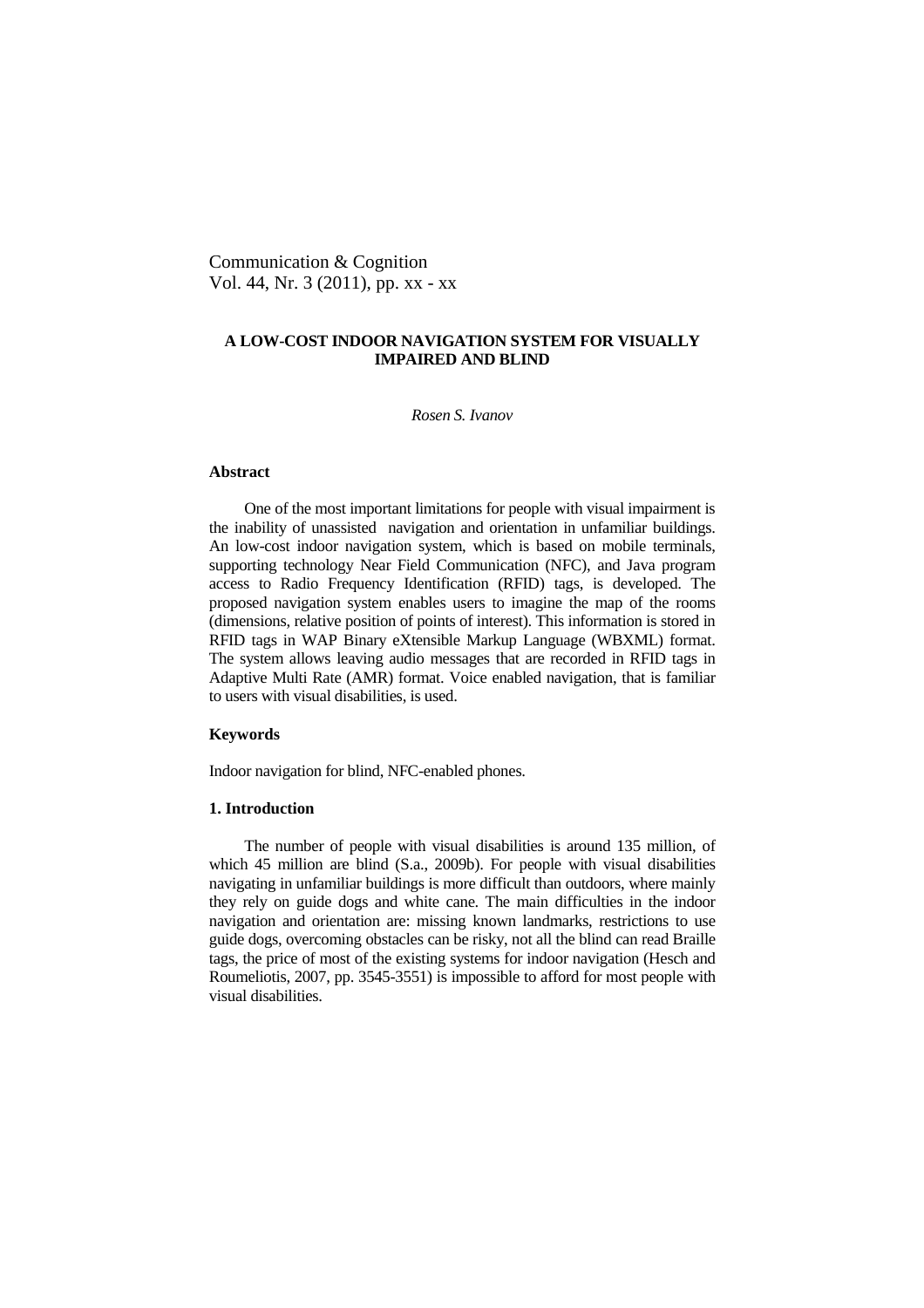When creating applications for people with visual disabilities of particular importance is the correct choice of the user interface. The User Centered Design (UCD) must be used in which a selected group of users involved at all stages in the process of application design. It is therefore necessary to learn some basic characteristics of the target group, such as: age, education, employability, level of use of mobile terminals, the preferred method for navigation and orientation, basic navigation problems in unfamiliar environments, and last but not least their income.

One of the major disadvantages of the existing indoor navigation systems for the blind is the high price of hardware part, which in most cases is not consistent with the income of blind people. The indoor navigation system for the blind is proposed, that ensures widespread use thanks to the integration of mobile phones from the low and middle price segments, Java technologies, and passive RFID tags.

The remainder of the paper is organized as follows. Section 2 shows different types of methods used for indoor navigation for the blind. System design (mobile device selection, hardware and software architecture, and navigational data encoding) are presented in Section 3. Section 4 describes experimental results, and Section 5 concludes the paper and gives our future work.

# **2. Related work**

Navigation is a process that consists of two main activities: search road to the specified target point and movement, including the avoidance of obstacles on the road (Montelli, 2005, pp. 257-294). There are two basic methods for navigation (Loomis et al., 2007, pp. 179-202): 1) Navigation based on information from sensors, which determine the position of the blind (piloting methods) and 2) Find the current position of the blind based on information for the previous position and an estimate of velocity and direction of movements (path integration methods or dead reckoning).

**Dead reckoning:** For the realization of this type of navigation Micro-Electro-Mechanical Sensors (MEMS) are used, which give an estimate of velocity, direction and height (electronic accelerometers, magnetometers and barometers). This type of navigation systems require adjustment of the position after certain time interval. The correction is realized most often through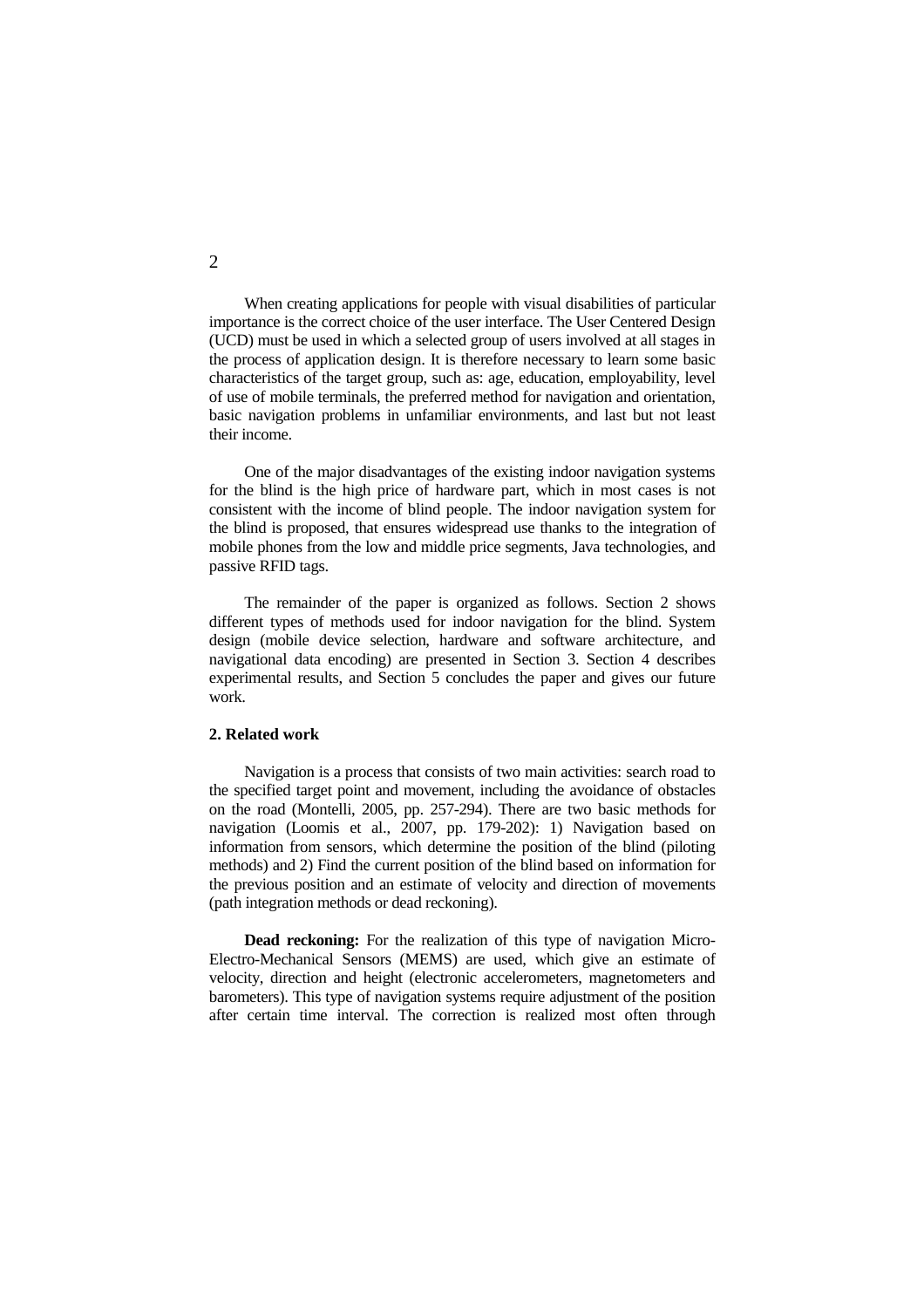(D)GPS, A-GPS or Wi-Fi positioning (Ladetto and Merminod, 2002; Beauregard and Haas, 2006, pp. 27-35; Popa et al., 2008, pp. 3063-3068).

**Piloting:** This type of navigation is used by systems with infrared, ultrasound and radio-frequency (RF) beckoning and systems, based on visual pattern recognition and visual and RFID tags detection. IR based navigation systems require special hardware part, which can receive signals from the IR transmitters witch have a fixed position. The determination of position is based on the ID code of the nearest transmitter (Hancoc, 1998). In the project Talking Sign (Crandall et al., 1995) position is transmitted as a modulated message. Better results are obtained when using ultrasound beckoning. Navigation system Drishti (Ran et al., 2004, pp. 23-30) have 22cm position accuracy. To calculate the position of blind metric Time Difference of Arrival (TDOA) is used. For this purpose, the blind users are equipped with two ultrasound receivers, located on their shoulders. Ultrasound technology, except for determining the position of the blind, can be used and to detect obstacles on the road. Most often detection is based on the conversion of the reflected ultrasound signal to modulated sound (Kay and Chesnokova, 2005) or vibration (Bousbia-Salah and Fezari, 2007, pp. 333-337). The greatest use have RF beckoning techniques. In this case finding the position of the blind is based on analysis of signals from wireless networks, such as: Bluetooth™, Wi-Fi and Ultra Wide Band (UWB) (Youssef et al., 2003, pp.143-150; Ladd et al., 2004, 555-559; Bohonos et al., 2007, pp. 83-88; Rajamaki et al., 2007, pp. 96-101). To determine the user position metrics such as: Time of Arrival (ToA), Time Difference Of Arrival (TDoA) and Receiver Signal Strength (RSS) are used. Accuracy is from 1m to 50m.

There are indoor navigation systems for the blind in which position of the blind is determined by the position of visual markers or objects. In order to reduce the price of the system mobile phones with built-in photo-camera may be used. As example, Rohs (Rohs and Gfeller, 2004, pp. 265-271; Rohs, 2005, pp. 74-89) describe a system that recognizes the Quick Response (QR) markers. For more precise localization of the markers Tjan et al. (Tjan et al., 2005, pp. 30-) suggest markers from IR reflective material to be used. There are navigation systems in which information from the video frames is converted to modulated audio signals (Meijer, 2005) or to vibrations (Bourbakis, 2008, pp. 49-55). Navigation systems based on visual pattern recognition, are still in an experimental stage (Caperna, 2009; Nordin and Alli, 2009, pp. 883-889).

3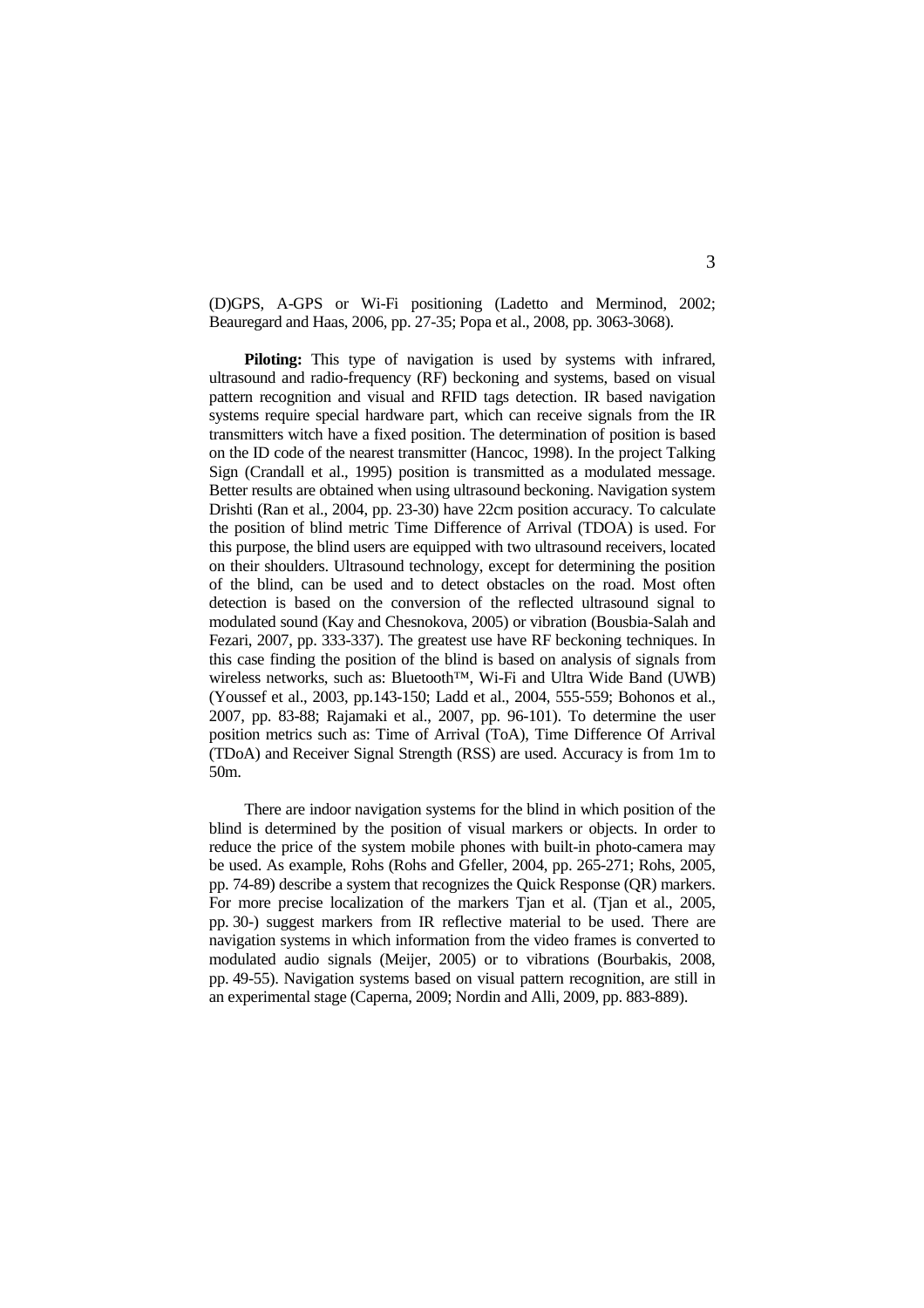One solution that is cheaper and gives very good position accuracy is the use of passive and active RFID tags. RFID is a technology that has many applications, such as: aviation, building management, logistics, enterprise feedback control, clothing, food safety warranties, health systems, library services, museums, retailing, and etc. (Weinsten, 2005, pp. 27-33; Chan et al., 2008, pp. 507-509; Ngai et al., 2008, pp. 510-520). The number of RFID tags sold has risen to 180% in last six years. This technology allows accurate localization of objects (several centimeters), but has no real tracking capabilities. The most of existing RFID-based navigation systems for people with visual disabilities (Lawrence, 2006; Willis and Helal, 2009) used a grid of tags. Such a solution has the following disadvantages: requires a very large number of RFID tags if in the building has tens or hundreds of rooms; the integration of the tags in the floor or carpets require a lot of money; low speed of movement due to the low speed of RFID tags reading; additional hardware is needed - RFID reader, that can be integrated into the end of the white cane or shoes. Available RFID tags have very short detection ranges (up to 10cm). To make them suitable as indoor electronic beckons, some of techniques for detection range extension are used (Szeto and Sharma, 2007, pp. 6361-6364). The detection range can be expanded up to 10-15m if UHF RFID tags are used (Chumkamon et al., 2008, pp. 765-768).

One of the major limitations in all indoor navigation systems described so far is the high price, which in most cases is not consistent with the financial income of the blind. Part of the existing indoor navigation systems are too complex and work with them requires long training.

# **3. System design**

The design of the application takes into account the preferences of the control group of 20 users with visual disabilities. According to data from the Union of the Blind in Bulgaria (S.a., 2009a), the number of their members is 15116. Of them, 73.6% are with over 90% reduced capacity for work, and the rest – from 71% to 90%. 62.8% of its members are aged over 60 years, 30.8% from 30 to 60 years, while the remaining 6.4% are less than 30 years. The educational level of the blind in Bulgaria is as follows: 18.1% are with low educational level (below 4th degree), 44.9% have primary education, 29.9% are with secondary education and 7.1% are with college or university degree.

We used an interview to help identify specific problems of the target user group. The choice of the user interface is very important for people with visual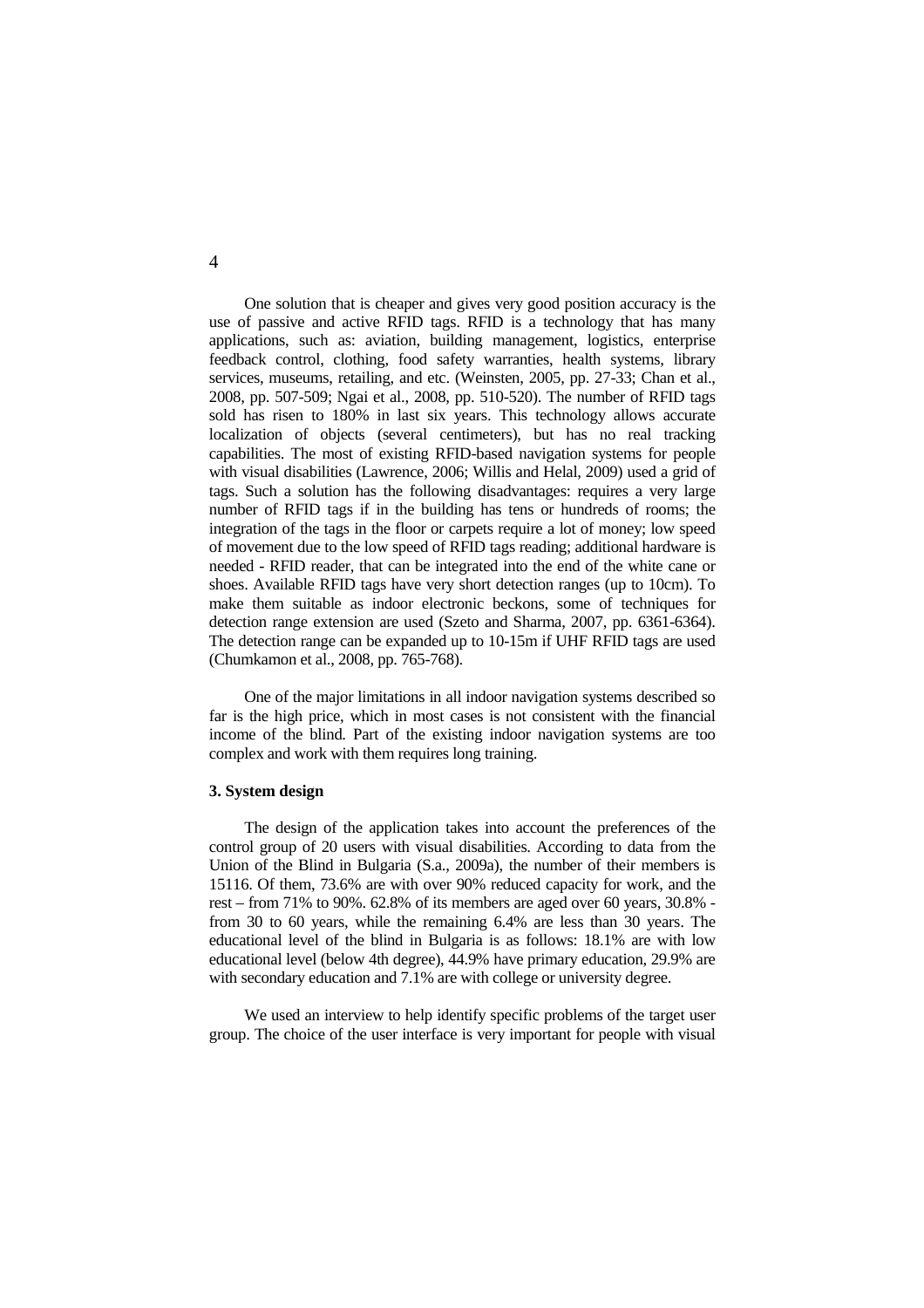disabilities. Research in this area (Gaunet and Briffault, 2005, pp. 267-314; Loomis et al., 2005, pp. 219-232) indicates that blind and visual impaired prefer to implement navigation with verbal commands. The blind people prefer to walk along the walls than the middle of rooms. The number of changes of direction should be minimized. The route should be constructed by short straight segments with 90° angle between them. The blind users can easily identify doors, walls, and stairs by white cane. After taking into account the preferences of the users of the target group the basic application requirements are defined: Voice navigation in application menu and to reference points; Lowest price of the necessary hardware; Opportunity to obtain additional information through audio messages; Do not use data transfer with WEB server to minimize costs; Easy to use and most simplified user interface; Navigational instructions must be comprehensible and unambiguous. To meet these requirements, it is preferable that the navigation system be based on the use of passive RFID tags and mobile phones of the low and medium price segment (100-180 euro) with built-in RFID reader. The advantages of using RFID-based indoor navigation systems are: Sufficiently high accuracy of localization (few centimeters); Small size and low cost for large quantities of RFID tags (0.3-0.8 euro/tag); Passive tags do not require a power supply; Ability to read information with mobile phones with integrated RFID reader; Very good level of security.

It is proposed to implement the navigation from room to room. For this purpose RFID tags are placed on each door. The system recognizes two types of tags: navi tags that contain navigational information and audio tags that contain voice messages. For easier localization RFID tags are placed above (navi tags) and under (audio tags) the door handle. Therefore, for each door two navi tags are needed - one inside and one outside of the door. This solution has the following advantages: minimum number of required tags; finding RFID tags is easier because it is limited to finding the door handle; each door is a reference point. RFID tag for each reference point contains information about the location of all other reference points within the room. To overcome any obstacles the blind rely on the white cane and messages in audio tags.

### *3.1. Mobile device selection*

There is a psychological barrier associated with the use of technical assistive devices from people with visual disabilities. To access the RFID tags is proposed to use mobile terminals supporting technology Near Field Communication (NFC), for example: Nokia 6131 NFC, Samsung SGH X700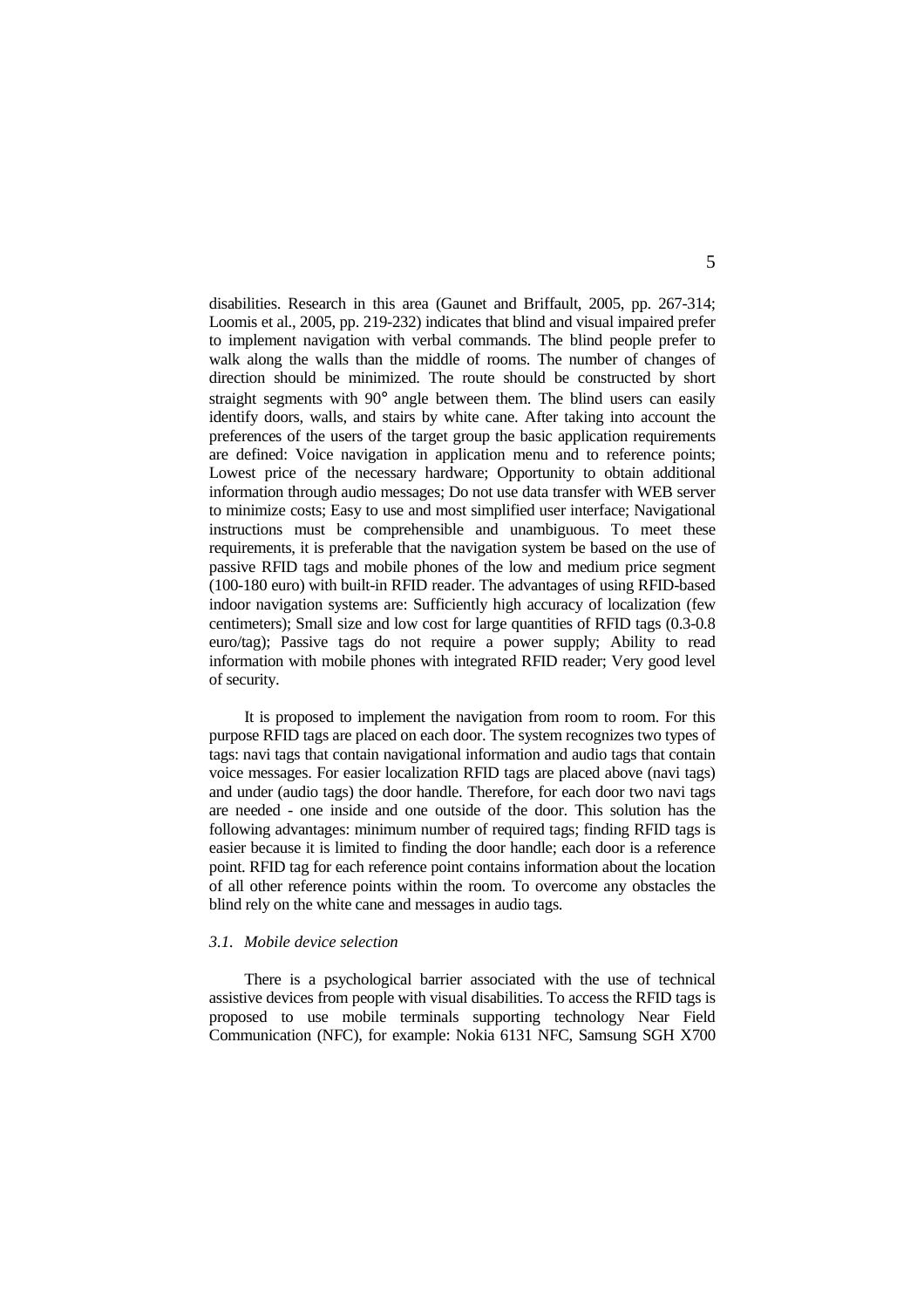NFC, Samsung D500E, LG 600V contactless, Motorola L7 and Benq T80. The use of such mobile phones is obviously an advantage over use an additional hardware that user must buy and learn to use.

NFC is a short range (up to 10cm) radio frequency technology with data transfer rate between 106Kbps and 424Kbps that evolved from a combination of contactless RFID and interconnection technologies. NFC is standard (ISO 18092) defined by the NFC Forum, founded in 2004. The first fully integrated NFC phone is the Nokia 6131 NFC which is available on market in beginning of 2007. IDTechEx forecast that, the number of RFID-enabled mobile phones sold will rise from 134 million in 2008 to 540 million in 2013 and to 860 million in 2018 (Crotch-Harvey and Harrop, 2009). This forecast is however too optimistic, because the number of RFID-enabled mobile phones is still small. The data exchange between mobile terminals and RFID tags can be realized in the NFC communication read/write mode (Ortiz, 2009). Every NFC Data Exchange Format (NDEF) record contains a payload described by a type, a length, and an optional identifier. We use two type of NDEF records: in navi tags (MIME type text/xml), and in message tags (MIME type audio/amr).

### *3.2. System architecture*

The main features of the application are: Speech navigation in Bulgarian and English; Automatic activation of the application when mobile terminal coming into proximity of RFID tag; Working with two types of tags - navi and audio; Intuitive navigation from the current position of the user. The architecture of the application is shown in Fig.1.



*Fig.1. General view of application architecture*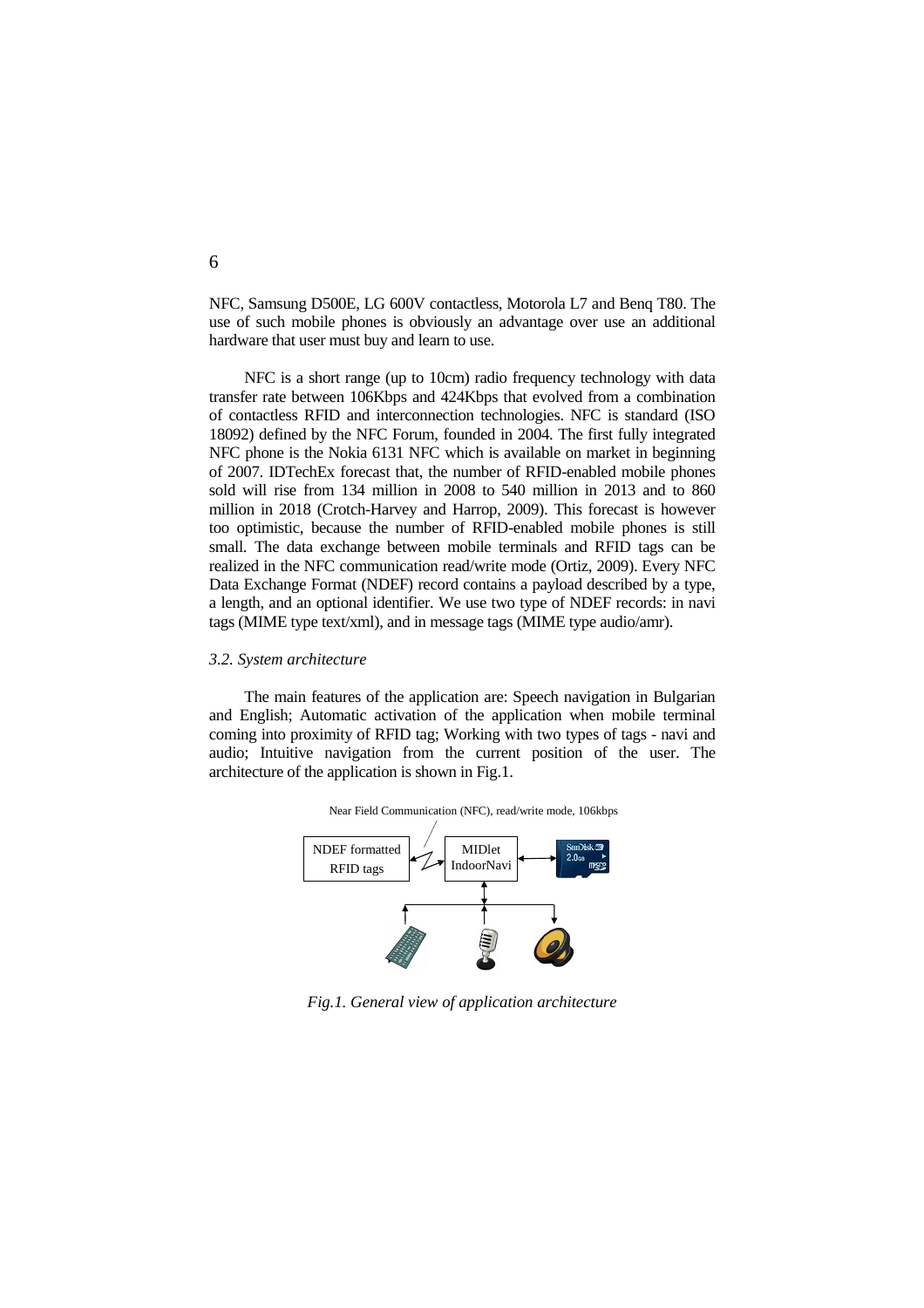Developed application uses the following access to hardware resources: NDEF formatted RFID tags, local FLASH disk of mobile terminal or external FLASH card, keyboard, microphone and speaker. To permit such access is necessary to deploy a signed MIDlet. The applications can be installed on mobile terminals that support: Profile MIDP 2.0/2.1 (JSR-118); File Connection API (JSR-75); Multi Media API (JSR-135) with enabled audio capture mode; Contactless Communication API (JSR-257). We use javax.microedition.contactless.ndef optional package to communicate with NDEF-formatted RFID tags. The NDEF data transfer is selected because automatic activation (startup) of the application by the MIDP Push Registry is possible only for NDEF record types.

#### *3.3. Data encoding on navi tags*

To enable description of any reference point in navi tags a self-describing data representation is sought. This implies the use of meta language which can describe any data types. Extensible Markup Language (XML) is most widely used language when platform independent transfer is needed. It allows the description of any type of user data and will therefore be used. The main problem with XML in particular application is the limited size of the memory of RFID tags. XML would not allow compact data representation. To compress XML data WAP Binary XML (WBXML) format is used. The WBXML enables information for approximately 35-40 reference points to be stored in Mifare 4K tag.

Navigation is from current reference point to the target reference point. For this purpose we use the following commands: forward (F), left (L), right (R), backward (B), staircase  $(S \pm n)$ : n floor up (+) or down (-) and set navigation metric (Ux): meters (Um), steps (Us) and number of rooms/doors (Ur). By default, meters are used. When L and R commands are used direction is changed 90° from the current user orientation and 180° - when command B is used. For example, encoded navigation string "F5.5 Ur L R5" means: "Go straight ahead for 5.5 meters, turn 90° left, desired room is the fifth in right side of the corridor." The equivalent voice command is: "1) Go straight 5,5m; 2) Turn left; 3) Right side of corridor; 4) Count 5 doors".

When navigation string contains many commands most users forget how far they reached and what is the next command. Therefore, navigation is at the level of command after command. Pressing a key the user hears the current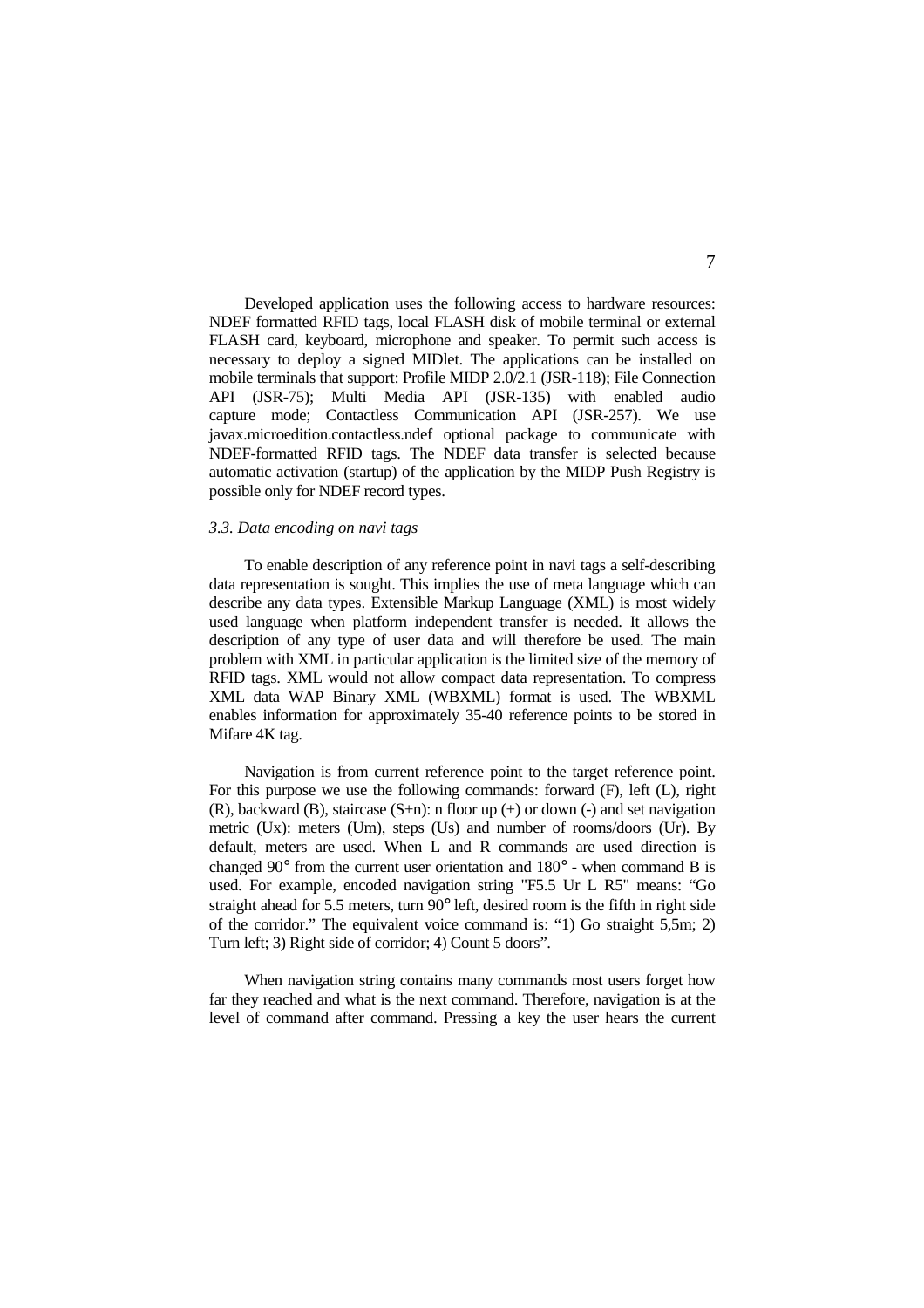command. After its completion the user press a key and hear the next command until the target reference point has been reached.

Each navi tag contains the following information: Current position of the user (XML tag  $\langle pos \rangle$ ); Name of the room (tag  $\langle \text{to} \rangle$ ). If the name is a number, it is assumed that this is the number of office or apartment. The name can be formed by the combination of word and number, such as "floor 6"; Dimensions of the room in meters (tag <dim>); Name of reference points and navigational information to reach it (tags <object>, <name>, <navi>). An example content, stored in the navi tags, is shown in Fig. 2.



*Fig. 2. Example content of navi tag* 

To record information on navi tags  $C++$  application is written, which communicate with Omnikey CardMan® 5321 USB RFID reader. Тhe structure of data stored in RFID tags is shown in Fig. 3. For each tag identification code is used, which is formed by: date and time of recording (eTag), the tag identification code (tag ID) and record MIME type.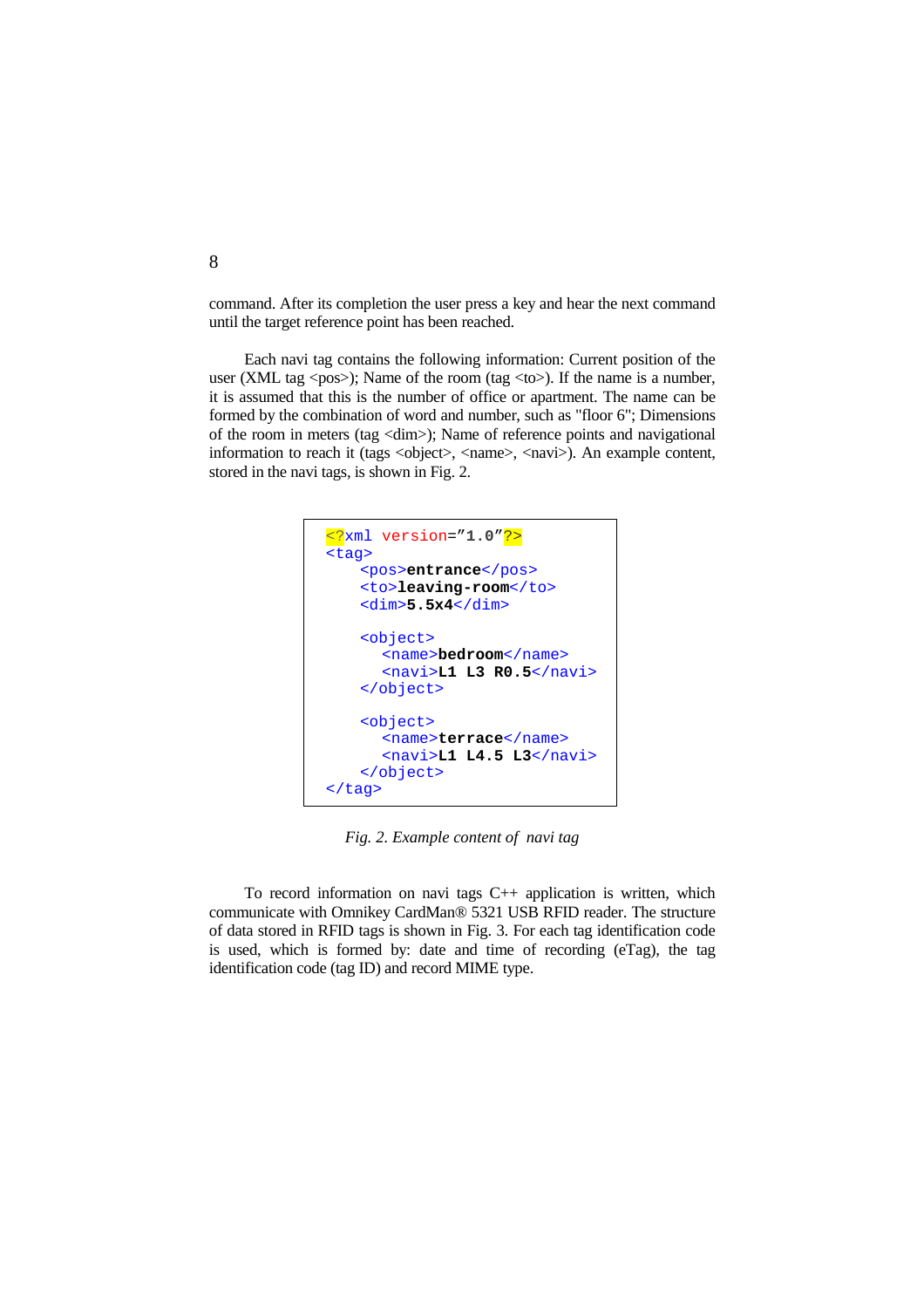

*Fig. 3. Tags data structure* 

# *3.4. Program architecture*

Program architecture of the application in Unified Modelling Diagram (UML) format is shown in Fig. 4.



*Fig. 4. UML class diagram* 

The description of the most important classes and interfaces is follows: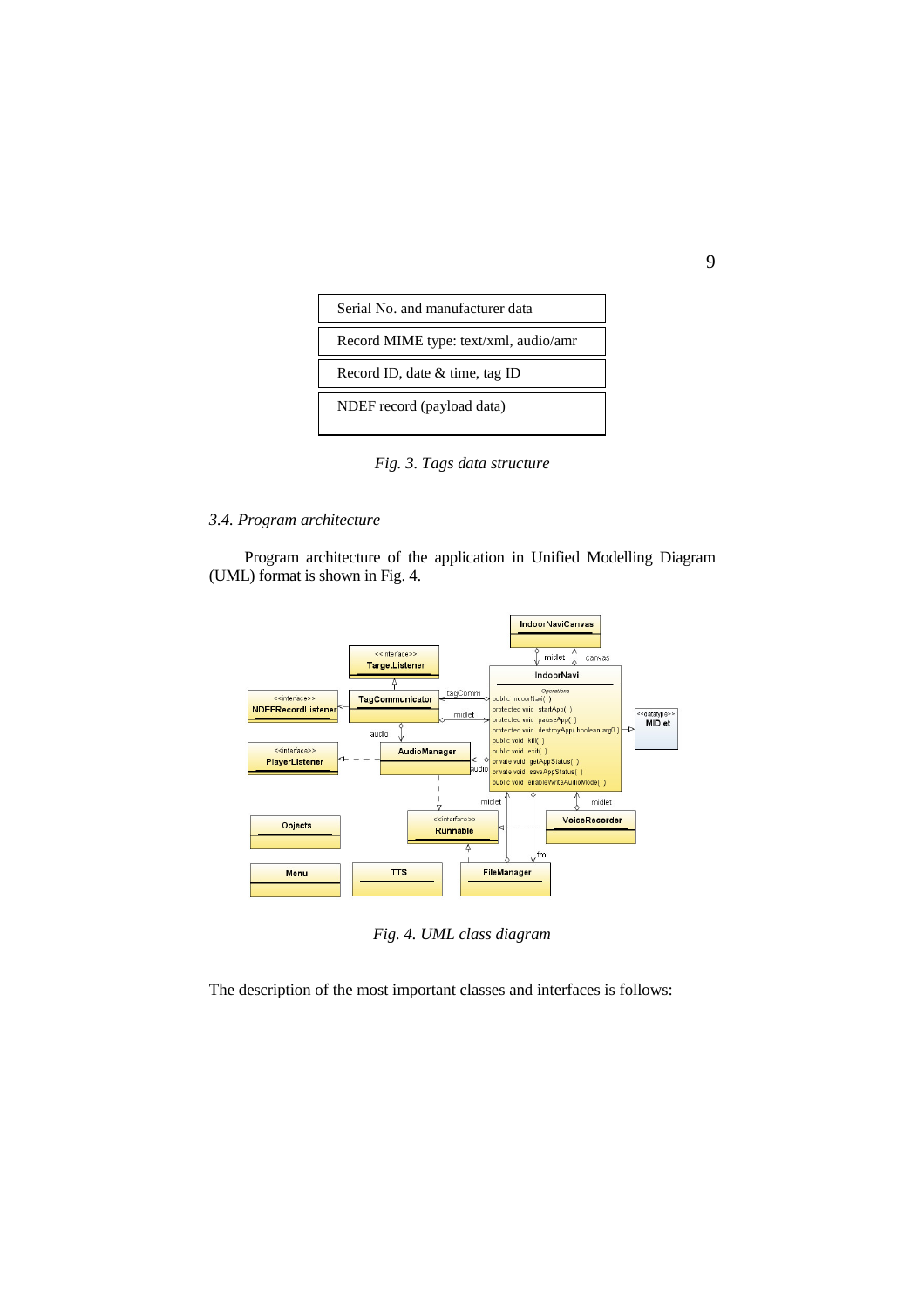**IndoorNavi** base class is used for initialization of the application. It is realized in body of the method startApp. Initially an object of class TagCommunicator is created. To ensure that the application when launched by Application Management Software (AMS) receives notification related to discovered NDEF record it must register its NDEFRecordListener as soon as it is started. Then all other necessary objects, for the functioning of the application, are created. The values of the parameters needed for the application initialization are kept in the Record Management System (RMS) - ttsFlag, writeEnableHash. Read and write from/to RMS is realized by methods getAppStatus and saveAppStatus. Two ways to exit from application are supported: exit without unsubscribe from Push Registry (method exit) and exit with unsubscribe from Push Registry (method kill).

To speed up the communication with RFID tags, data is cached on the local disk of the mobile terminal. When the application is started for the first time, the following folders are created: IndoorNavi/cache/audio (information from audio tags) and IndoorNavi/cache/navi (information from navi tags). Caching is implemented by the methods of class **FileManager**. When RFID tag with NDEF record is detected, the following information is extracted: the record identification code (RID), the record date and time (eTag) and MIME type. The file specification is based on RID, eTag and MIME type. If in the local cache such file does not exist the content of the tag is read and saved into the cache. Otherwise, the contents of the record is extracted from the cache. Unnecessary records are automatically deleted.

Communication with tags is achieved by class **TagCommunicator**. Its main tasks are: registration of the application in the Push Registry if it has not yet been made, and implementation of interfaces TargetListener and NDEFRecordListener. When RFID tag is detected method **targetDetected** is called. If the mode "audio recording" is enabled (object writeEnableHash exists), and if tag is Mifare 4K and audio message is available, it content is saved on audio tag. When writing to audio tag record ID is formed by two parts: current date and time and value of writeEnableHash. When NDEF record is recognized, method **recordDetected** is activated. If the tag is navi type its content is read and decoded. This is realised through internal class **ParseXML**. Information for all reference points in the room is described by objects of class **Objects** (name of the reference point and navigation to it). If the tag is audio type the user can: hear the voice message, date and time leaving and delete message if he has necessary rights (the value of object writeEnableHash in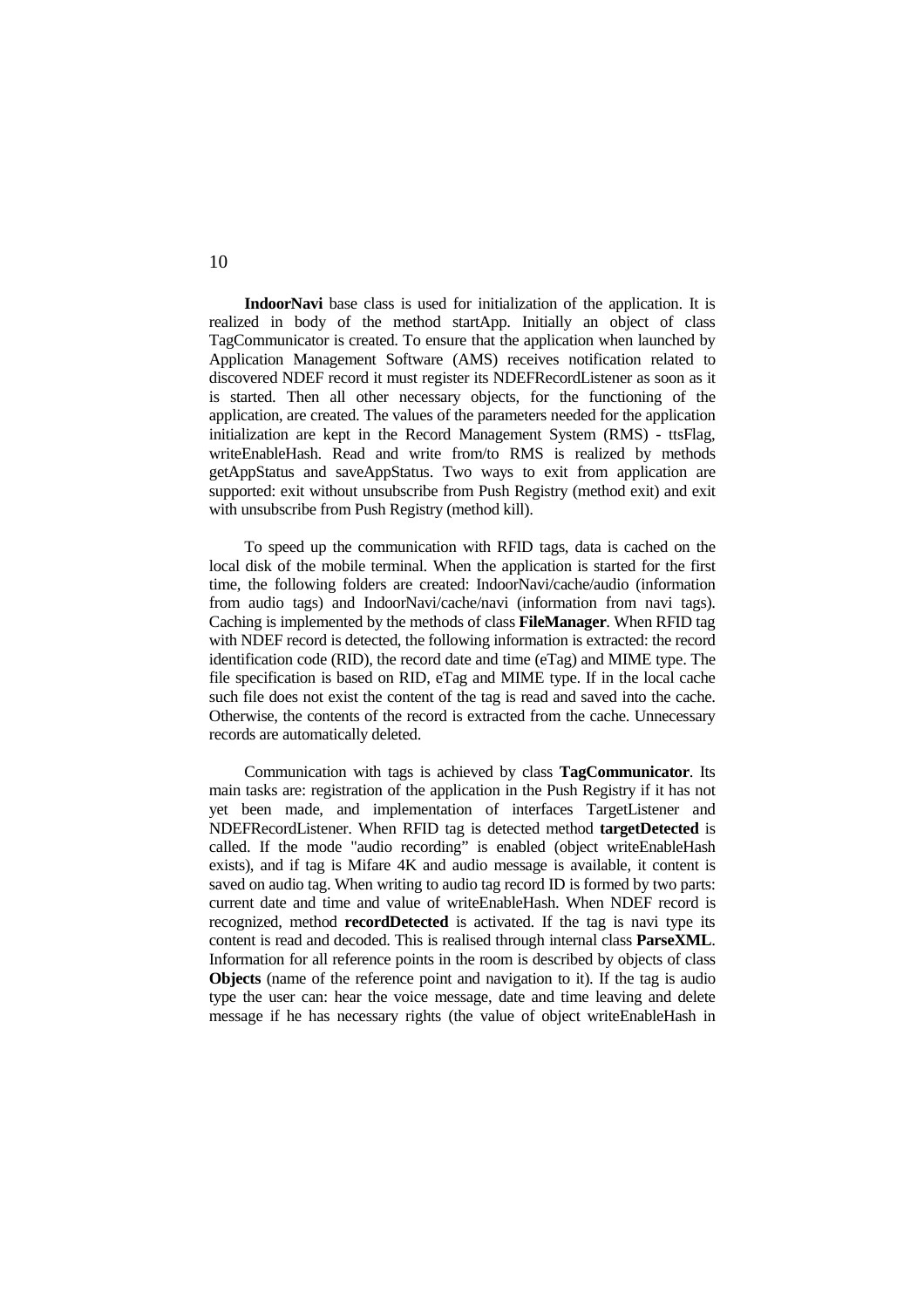RMS and in tag's ID match). The algorithms that handle event recordDetected, generated by navi or audio tags, are shown in Fig. 5 in the form of pseudo code.

| <b>if</b> (tag data are in cache)<br>read it<br>else<br>read payload data and<br>decode to XML format and<br>write to cache<br>end if<br>parse XML data and create<br>description object | <b>if</b> (delete command is selected)<br>delete message from cache<br>and tag<br>else<br><b>if</b> (message is in the cache)<br>read it<br>else<br>read data from the tag and<br>write to cache<br>end if<br>play leaving date and time and<br>audio message<br>end if |
|------------------------------------------------------------------------------------------------------------------------------------------------------------------------------------------|-------------------------------------------------------------------------------------------------------------------------------------------------------------------------------------------------------------------------------------------------------------------------|
|------------------------------------------------------------------------------------------------------------------------------------------------------------------------------------------|-------------------------------------------------------------------------------------------------------------------------------------------------------------------------------------------------------------------------------------------------------------------------|

a) Navi tag detected b) Audio tag detected

*Fig. 5. Pseudo code for handle event recordDetected*

Audio messages are created by the methods of class **VoiceRecorder**. The mobile terminal must support Multi Media API and audio capture mode. To control the size of AMR file method setRecordSizeLimit is used. This ensures that the audio message will be successfully recorded into the Mifare 4K tag.

Speech navigation is realized by class **TTS**, which calls the necessary methods of class **AudioManager**. Class TTS provides static methods for word, sentence and digit to speech conversion. To each word, which the application support, corresponds resource AMR audio file. File specifications, corresponding to words, are saved in queue and wait for their processing. It is implemented in a separate thread from class AudioManager.

User interface is implemented by class **IndoorNaviCanvas**. It is maximally simplified. By Left Soft key application's menu is called. The menu is constructed using static methods of class **Menu**. Menu items is changed adaptively depending on the operation mode and events from tags (see fig. 6)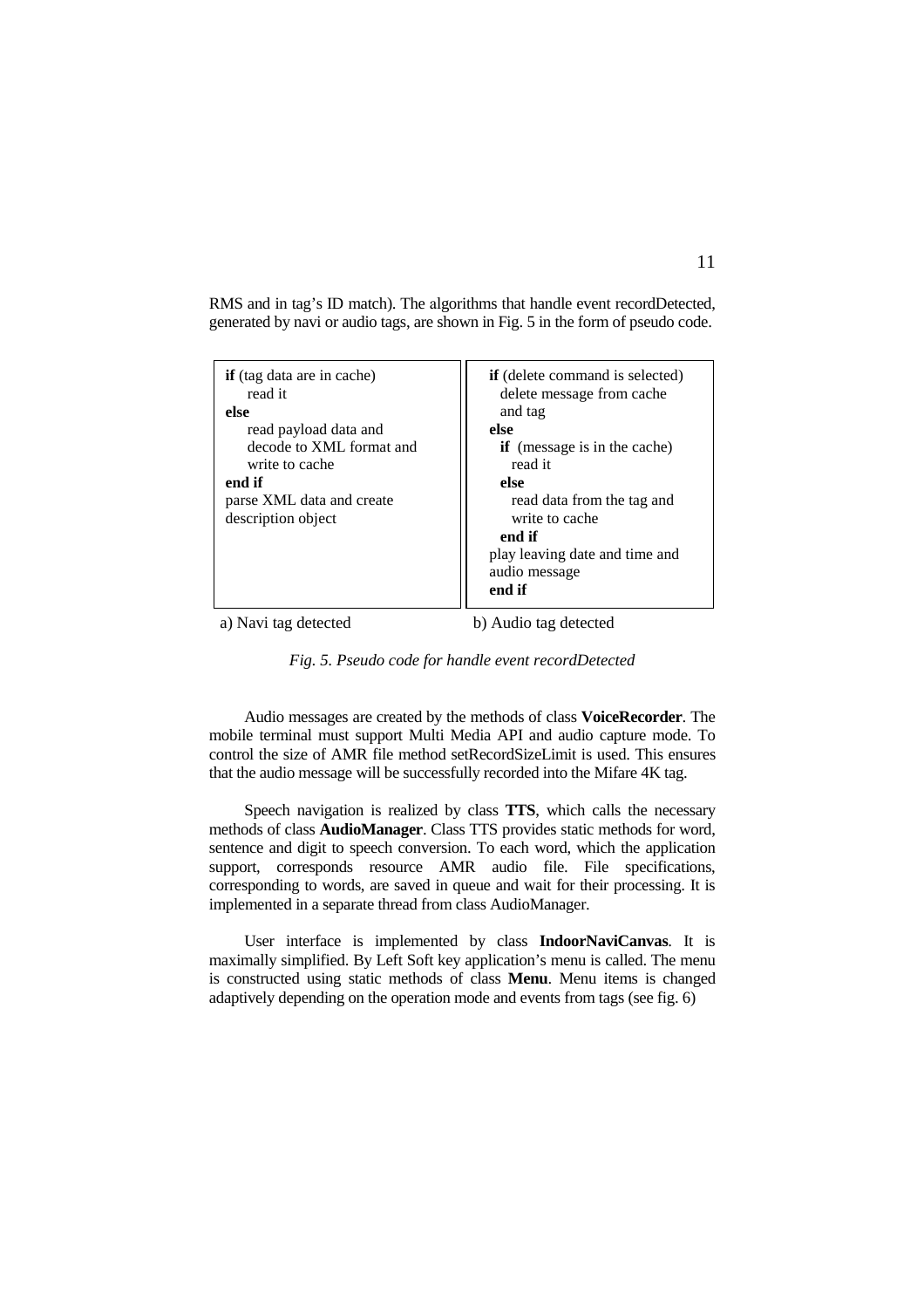| Detected event                         | Key commands                                                                                                                                                    | Menu commands                                                                                                       |
|----------------------------------------|-----------------------------------------------------------------------------------------------------------------------------------------------------------------|---------------------------------------------------------------------------------------------------------------------|
| No event detected                      | $\langle\rangle$ TTS on/off                                                                                                                                     | TTS on/off<br>Record audio message<br>or<br>Save audio message<br>Play audio message<br>Clear cache<br>Exit<br>Kill |
| Navi tag detected                      | $<\uparrow>$ $<\downarrow>$ reference<br>point<br>$\leftarrow$ current position<br>$\iff$ room dimensions<br>$\langle$ fire $\rangle$ select reference<br>point | Next reference point<br>Current position<br>Room dimensions<br>Navigate                                             |
| Reference point<br>selected (navigate) | <fire> next command<br/><math>\langle # \rangle</math> reverse route</fire>                                                                                     | Next command<br>Reverse route                                                                                       |
| Audio tag detected                     | <fire> play audio<br/>message</fire>                                                                                                                            | Play audio message<br>Delete audio message                                                                          |

*Fig. 6. Application commands description* 

## **4. Experimental results**

The tests are realised in the off-line mode by Nokia 6131 NFC SDK and the Nokia 6212 NFC SDK. As an external RFID reader is used Omnikey CardMan® 5321 (see fig. 7).

In order to evaluate the performance of the application a series of experiments in hospital settings is conducted. RFID tags are placed on the doors of all rooms to which visitors have access (doctor's offices, manipulation, registration, toilets), including the entry-exit doors. RFID tags are placed over buttons of the elevators and on electronic information boards. The doctors can leave messages for their patients in audio tags.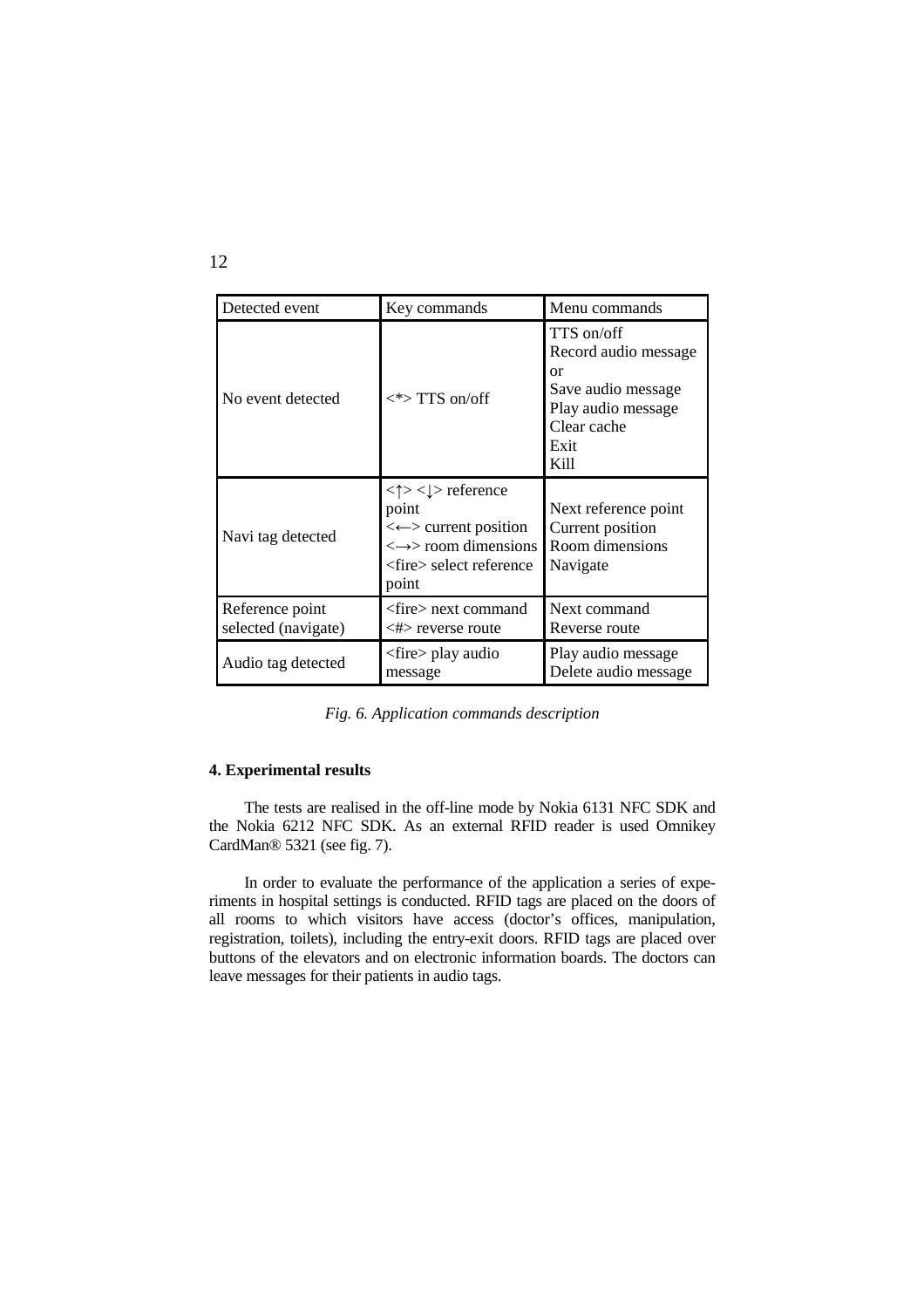

*Fig. 7. Off-line experiments* 

In order to evaluate the performance of the application a series of experiments in hospital settings is conducted. RFID tags are placed on the doors of all rooms to which visitors have access (doctor's offices, manipulation, registration, toilets), including the entry-exit doors. RFID tags are placed over buttons of the elevators and on electronic information boards. The doctors can leave messages for their patients in audio tags.

Floor-plan of the test building is shown in Fig. 8.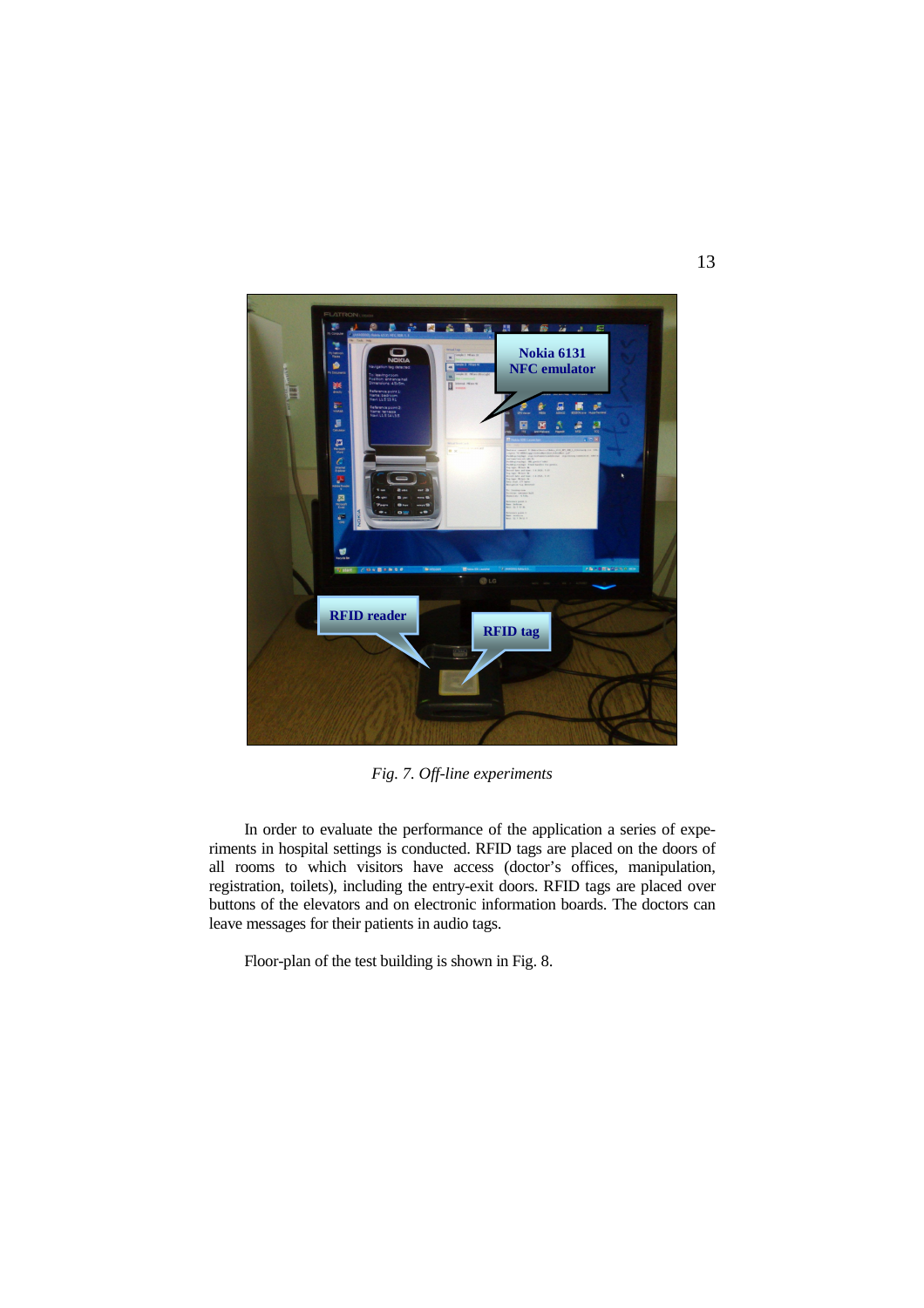

*Fig. 8. Floor-plan of the test building* 

Twenty blind users participate in the application test (15 men and 5 women from 18 to 69 years). All participants in the test are familiar with the mobile application and its functionality. The selected hospital and target reference point are both unfamiliar for users. To avoid any obstacles on the way users use their white canes. The start reference point is hospital entrance door and target reference point is Dermatology (room 7). The selected navigational string for Dermatology is: "L2.5 R4.5 L4.5 R6.5 Ur L L4 R L1". Two metrics for navigation are used: number of rooms for navigation in the corridors of the hospital and meters for navigation in rooms. Because corridors are long, navigation in steps and meters is not appropriate, because of the possibility of large errors. In this case the user counts the number of rooms to be passed before reaching the desired reference point.

All participants in the test reached a target reference point. We measured the time required to find Dermatology. The mean time to complete the task was 140 sec. The best time is 104 sec, and the worst – 191 sec.

### **5. Conclusions and future work**

An cost effective, RFID-based mobile indoor navigation application for the people with visual disabilities, has been developed. Application combines the capabilities of modern mobile phones, allowing the creation of multi-modal interfaces and low cost passive RFID tags. It can be used for indoor navigation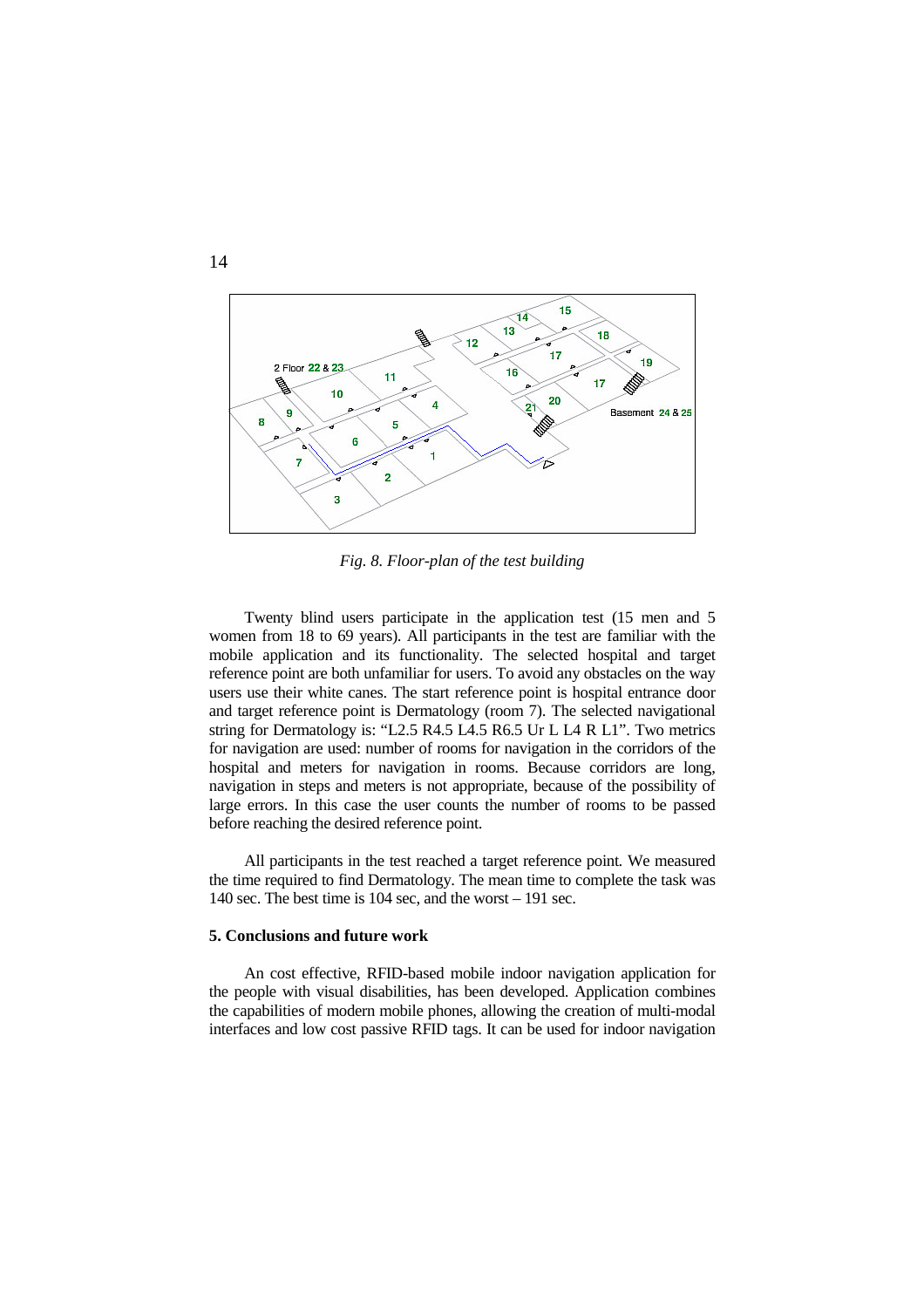(from room to room in hospitals, schools, universities, and etc.) of people with visual disabilities.

The main straights of the application are:

1.Low cost.

- 2.Using J2ME technology allows the application to be accessible to many users. Mobile phones represent technology that is most familiar for the visually impaired.
- 3.Room-to-room navigation by verbal commands. The application notifies the users via voice for: current position; name of reached reference point, room dimensions, names of the reference points in the room; navigational information to reach selected reference point; navigation in menu of the application and errors encountered when working with the application.
- 4.Floor-plan of a building and communication with WEB server are not required.
- 5.Simplified and event-driven user interface.
- 6.User can leave audio messages in tags.
- 7.Local info caching to speed up program response.
- 8.Automatic activation of application when NDEF-formatted tag is detected.

The main weaknesses of the application are:

- 1.The application can not be used for buildings with very long corridors and in the presence of numerous obstacles.
- 2.The number of mobile phones with built-in RFID reader are still small.

Navigational information must be corrected if the user stray from the route between two reference points or get lost. This is easily feasible, if the mobile phone supports program access to an electronic compass and accelerometer. Currently there is no NFC-enabled mobile phone, which has built-in compass and accelerometer. A prospective module "electronic compass and accelerometer" which will communicate with mobile phone via Bluetooth interface is to be developed in the future.

# **References**

S.a., (2009a). Union of the Blind in Bulgaria, *(http://ssb-bg.net/stat.html)*.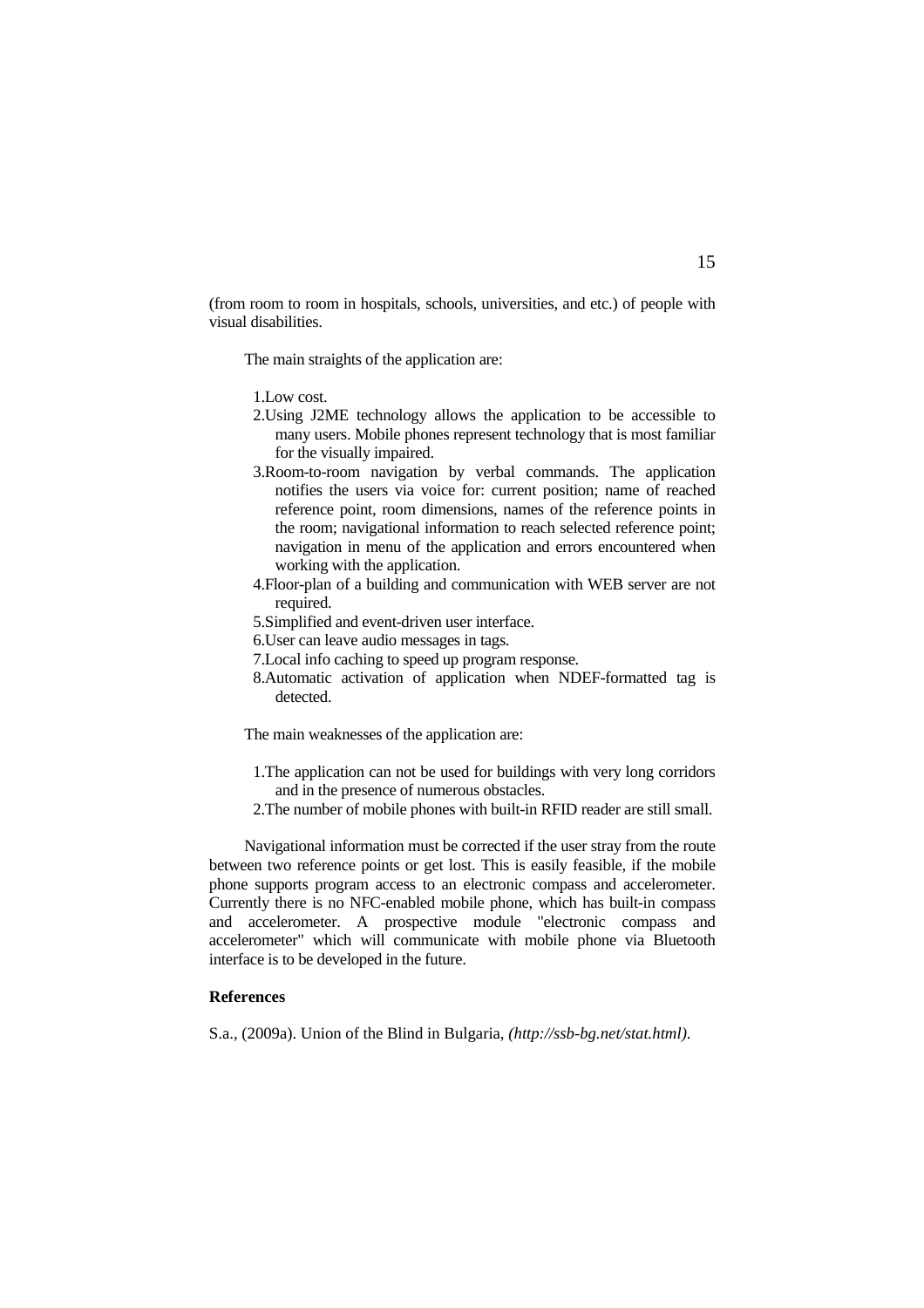- S.a., (2009b). Unite for Sight, *World Health Organisation report*, *(http://www.uniteforsight.org/eye\_stats.php)*.
- Beauregard S., Haas, H., **(**2006). "Pedestrian Dead Reckoning: A Basis for Personal Positioning*"*, Proc. *Of the 3rd Workshop on Positioning, Navigation, and Communication,* (WPNC'06), 27-35.
- Bohonos, S., et al., (2007). "Universal Real-Time Navigation Assistance (URNA): An urban Bluetooth beacon for the blind", Proc. *of the 1st ACM SIGMOBILE Int, Workshop on Systems and Networking Support for Healthcare and Assisted Leaving Environments,* 83-88.
- Bourbakis, N., (2008). "Sensing Surrounding 3D Space for Navigation of the Blind", *IEEE Engineering in Medicine and Biology Magazine*, 49-55.
- Bousbia-Salah, M., Fezari, M., (2007). "A Navigation Tool for Blind People*"*, In *book Innovations and Advanced Techniques in Computer and Information Sciences and Engineering*, Springer Netherlands, ISBN 978- 1-4020-6267-4, 333-337.
- Caperna, S., (2009). *A Navigation and Object Location Device for the Blind*, PhD thesis, University of Maryland, College Park.
- Chan Chi Kin, Hung S., Langevin A., (2008). *"*RFID: Technology, Applications, and Impact on Business Operations"*, Int. Journal Production Economics, 112, 507-509.*
- Chumkamon, S. Tuvaphanthaphiphat, P. Keeratiwintakorn, P., (2008), "A blind navigation system using RFID for indoor environments", *5th International Conference on Electrical Engineering/Electronics, Computer, Telecommunications and Information Technology*, 2, 765-768.
- Crandall, W., Bentzen, B., Myers, L., Steed, D., (1995). *Talking Signs® Remote Infrared Signage: A Guide for Transit System Managers*, *Project ACTION*.
- Crotch-Harvey T., Harrop P., (2009). IDTechEx, *(http://www.idtechex.com/ research/reports/nfc\_enabled\_phones\_and\_contactless\_smart\_cards\_ 2008\_2018\_000201.asp)*.
- Gaunet F., Briffault X., (2005). "Exploring the functional specifications of a localised wayfinding verbal aid for blind pedestrians: simple and structured urban areas", *Journal Human-Computer Interaction*, 20(3): 267-314.
- Hancoc, M.B., (1998). *Electronic Autorouting navigation system for visually impaired persons*, US patent number 5806017.
- Hesch J., Roumeliotis S., (2007). "An Indoor Localization Aid for the Visually Impaired", In *Proc. 2007 IEEE International Conference on Robotics and Automation (ICRA'07)*, 3545-3551.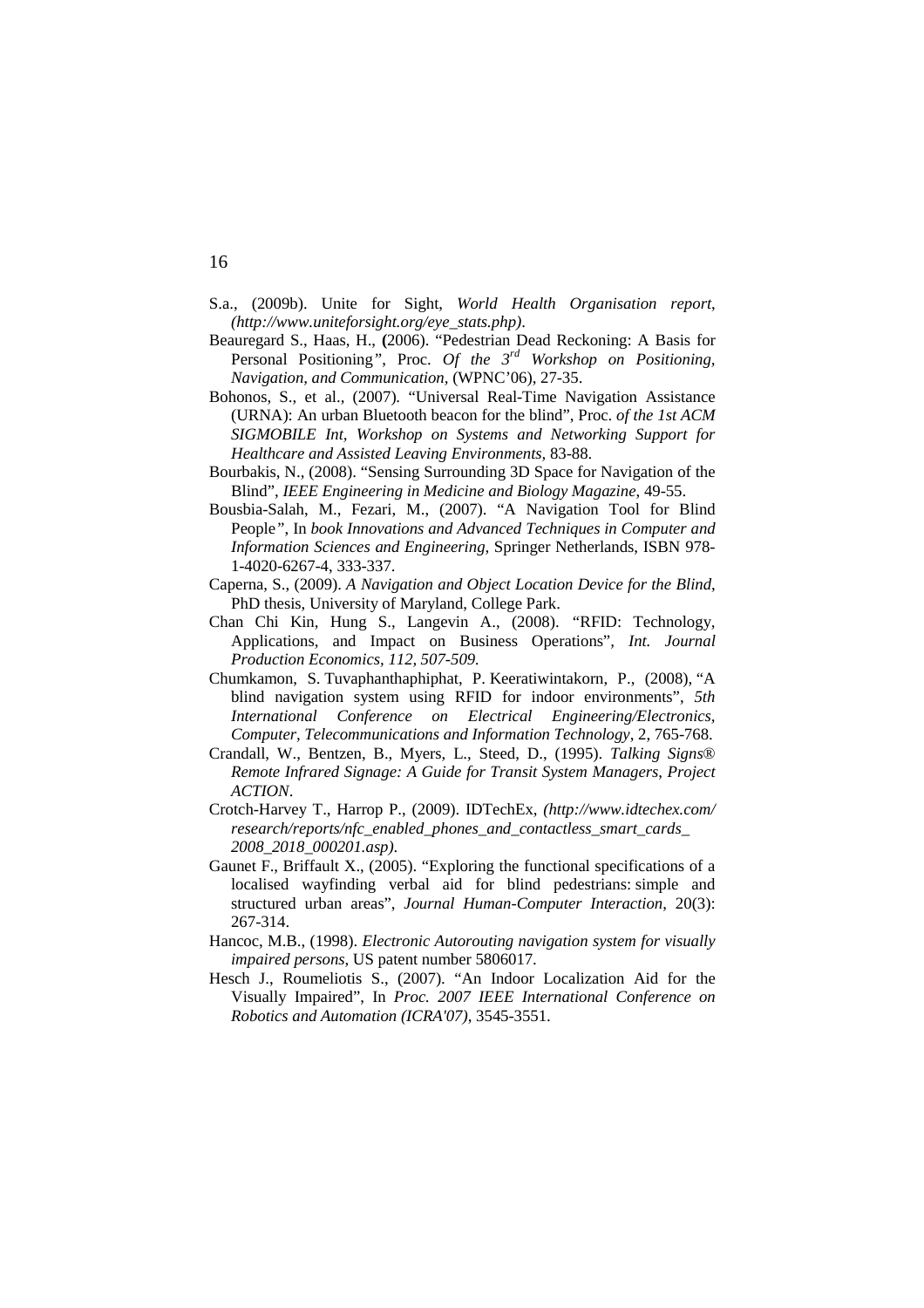- Kay, L., Chesnokova, L., (2005). "An ultrasonic based spatial imaging sonar as an alternative to the vOICe light based spatial imaging camera for use by blind persons", in *World Congress for blind*, Baltimore.
- Ladd, A., et al., (2004). "On the feasibility of using wireless Ethernet for indoor localisation", *IEEE Trans. on Robotics and Automation*, 20(3), 555-559.
- Ladetto, Q., Merminod, B., (2002). "*An Alternative Approach to Vision Techniques - Pedestrian Navigation System based on Digital Magnetic Compass and Gyroscope Integration"*, *6th World Multiconference on Systemic, Cybernetics and Information.*
- Lawrence K., (2006). "Management and Navigation System for the Blind"**,**  *European Patent EP1829014.*
- Loomis J., Marston J., Golledge R., Klatzky R., (2005). "Personal guidance system for people with visual impairment: A comparison of spatial displays for route guidance", *Journal of Visual Impairment and Blindness, 99, 219-232.*
- Loomis, J.M., Golledge, R.B., Klatzky, R.L., Marston, J.R., (2007). "Assistive wayfinding in visually impaired travellers", *Applied Spatial Cognition: From research to cognitive technology, Lawrence Erlbaum Association*, 179-202.
- Meijer, P., (2005). "A modular synthetic vision and navigation system for the totally blind", In *World Congress for Blind, Baltimore.*
- Montelli, D.R., (2005). "Navigation", *The Cambridge handbook of Visuospatial Thinking*, Cambridge University press, 257-294.
- Ngai, E.W.T., Moon K., Frederick R., Candace Yi, (2008). "RFID Research: An Academic Literature Review (1995-2005) and Future research Directions", *Int. J. Production Economics*, 112, 510-520.
- Nordin, J., Ali, A.M., (2009). "Indoor Navigation and Localisation for Visually Impaired People using weighted topological map", *J. of Computer Science*, 5(11), 883-889.
- Ortiz C.E., (2009). *An Introduction to Near-Field Communication and the Contactless Communication API*, *(www.java.com/developer/technical Articles/nfc).*
- Popa, M., Ansari, J. , Riihijärvi, J., Mähönen, P., (2008). "Combining Cricket System and Inertial Navigation for Indoor Human Tracking", *Proc. of IEEE Wireless Communications & Networking Conference,*  3063-3068.
- Rajamaki, J., et al., (2007). "LaureaPOP Indoor Navigation Service for the visually impaired in a WLAN environment", *Proc. of the 6th WBEAS Int.*